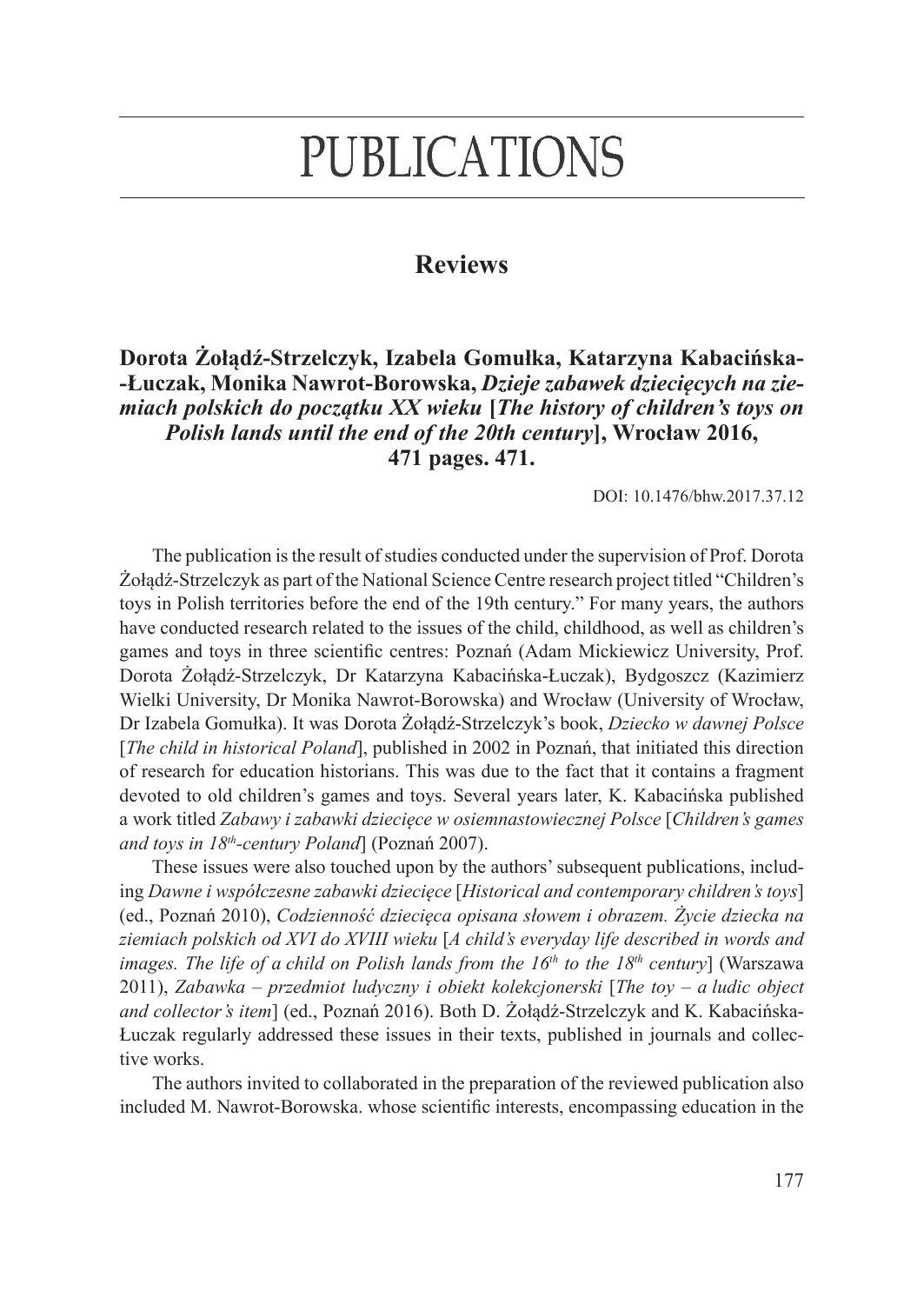family and home schooling,<sup>1</sup> also included the issues of the child, childhood and toys (especially since 2010) and archaeologist I. Gomułka, who dealt with the issues of medieval games and toys.<sup>2</sup>

The authors used an extremely wide and diverse set of source materials. These include material (mainly children's playthings from archaeological digs, museums, or private collections, preserved to this day), iconographic (drawings by Daniel Chodowiecki, wall paintings, portraits, as well as photographs and illustrations from magazines, especially those addressed to women and children or whole families, as well as pedagogical periodicals), as well as written sources (diaries, memoirs, fiction, pedagogical literature and guidebooks, particularly educational ones addressed to parents and teachers).

Also impressive is the range of queries conducted in libraries (Jagiellonian, Kórnicka, AUM University) and museums, including national ones (Krakow, Poznań, Szczecin, Warsaw), as well as toy museums (Kielce, Karpacz, Krynica-Zdrój, Kudowa-Zdrój), and those of archaeological (Gdańsk, Poznań, Wrocław), archaeological and historical (Elbląg), historical (Sanok), municipal (Zabrze, Żywiec) and ethnographic nature (Krakow).

The reviewed work consists of four parts and an Appendix. The first part, titled "The toy: introductory issues" is informative, presents definitions, functions and classification of toys, showing the current state of domestic research on the issue, as well as presents the source foundations of the publications and the resources of museums and private collections of children's toys.

In part 2, titled "The toy: theoretical considerations from the  $16<sup>th</sup>$  century to the beginning of the  $20<sup>th</sup>$  century", readers will get to know the authors who write about toys over a broad time perspective of more than 400 years. The section includes such aspects as toy definitions and classifications, their functions, attempts to find the perfect toy, as well as the responsibilities of adults towards their children's playthings. The authors have taken into account the three functions most frequently assigned to toys, i.e. entertainment (ludic), developmental (educational) and pedagogical (socialising, preparatory). The authors cite various opinions about these functions, some of them surprising, such as that of Dr nna Fischer Dücklemann from *The Family Encyclopaedia*, who, at the beginning of the 20<sup>th</sup> century, postulated taking away girls' dolls and encouraging them to play with boys, and even to fight, because there would be plenty of time for maternal duties (p. 76-77). Searching for the recipe for the perfect toy in the material analysed, the authors noted that above all, it should be adapted to the child's age and gender, made by the

<sup>1</sup> NAWROT-BOROWSKA, M., *Nauczanie domowe na ziemiach polskich w II połowie XIX i początkach XX wieku – zapatrywania teoretyczne i praktyka*, Bydgoszcz 2011; *Źródła do dziejów nauczania domowego dzieci polskich w XIX i XX wieku z bibliografią adnotowaną pamiętników i wyborem literatury pedagogicznej*, ed. K. JAKUBIAK, G. KARŁOWSKA, M. NAWROT, A. WINIARZ, Bydgoszcz 2005.

<sup>2</sup> GOMUŁKA, I., *Drewniane średniowieczne lalki z badań archeologicznych*, [in:] *Dawne i współczesne zabawki dziecięce*, ed. D. ŻOŁĄDŹ-STRZELCZYK, K. KABACIŃSKA, Poznań 2010; GOMUŁKA*,* I., *Zabawa odbiciem rzeczywistości – łódki zabawki z Gdańska i Opola jako odzwierciedlenie lokalnego sztuknictwa średniowiecznego*, [in:] *Życie codzienne przez pryzmat rzeczy*, ed. P. KUCYPERA, S. WADYL, Toruń 2010; GOMUŁKA, I., *Children's toys in mediaeval Silesia*, w: *Child and Childhood in the Light of the Archeology*, ed. P. ROMANOWICZ, Wrocław 2012; GOMUŁKA, I., "Produkcja figurek glinianych koników na terenie Śląska", *Śląskie sprawozdania archeologiczne*, 2014, vol. 56, ed. T. PŁONKA, A. WIŚNIEWSKI.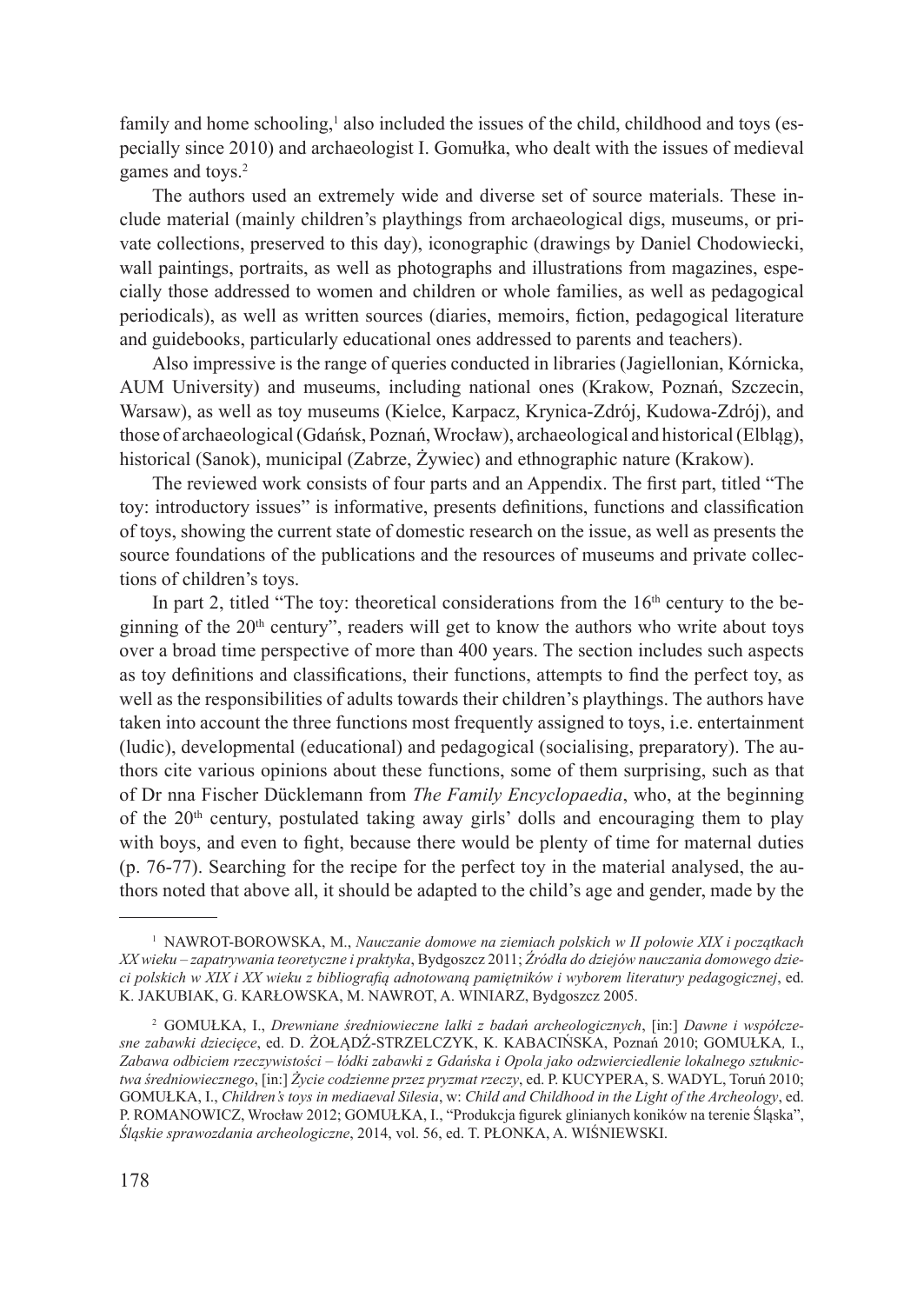child themselves and as simple/modest as possible. Citing the opinions of pedagogues, doctors and authors of handbooks from previous eras, the authors proved that many of the observations and warnings addressed to parents contained in the materials have remained relevant to this day. The authors also touched on the problem of an excess of toys in a child's life and objects used as playthings but posing a danger to health (including the problem of using the proper, safe paints for painting toys, which is still relevant today). It is also worth taking a look at the remarks concerning sound toys, which have become a true affliction for the household members and neighbours of the children who receive them.

Part three, "The toy: manufacturing and distribution" directly addresses the problems of production, including by children, private persons, toy workshops and schools, as well as factories, and the issue of toy sales. The words of Julian Tuwim, regarding a home-made mechanical toy, "the disk spins and the stick hits the board. Why? We still do not know" (p. 110), are fascinating to a researcher of games. We still do not know, but Tuwim, as an adult, still remembers the circumstances accompanying the creation of the device. This part of the publication, showing the significance of home-made toys in the life of a child and their developmental role across the ages, is extremely rich in content. It is a knowledge mine for parents and guardians searching for ideas for non-standard suggestions for playing with their children, such as making a doll out of corn, or the numerous ways of using paper to play. The authors have also touched upon the issue of so-called natural toys, such as sand or sticks.

Equally important and interesting is the part of the paper devoted to the presentation of toy workshops, schools and factories. Only partial information has survived to this day about some of them; therefore, the initiative to systematise their presentation appears all the more valuable. Of the examples of specific initiatives, evolutions, directions and forms of production presented, as well as the extremely important issue of gaining professional experience during internships abroad in Czech and German factories and workshops, an interesting, multicoloured picture of the domestic toy manufacturers' market emerges. Here, the authors have taken care of the smallest details, noting even the metal product factories that produced toy soldiers, or a company that quite unusually combined the production of toys with the manufacture of eyeglasses and binoculars, which had intended to patent a "device for automatic closing and opening of dolls' eyes" in the early 1930s (p. 150). Here, the reader will learn how important a breakthrough in the production of dolls was the introduction of toys of this type made of canvas and leather, and therefore not breakable.

The authors also presented the evolution of the possibility of purchasing toys by children and adults – from those offered by traveling salesmen, through fairs, markets and feast days, to stores – from small locations to large department stores built since the second half of the 19th century. In this part, we can find toy exhibition offers, special advertisements about Christmas sales, as well as announcements of very popular doll hospitals and clothiers. For the owner of a broken doll, it must have been soothing to read the advertisement of the Lviv doll hospital, clothier and storage: "After all, if a doll breaks, that is the greatest worry […] The doll hospital at No. 3 Fredry Street will examine your sick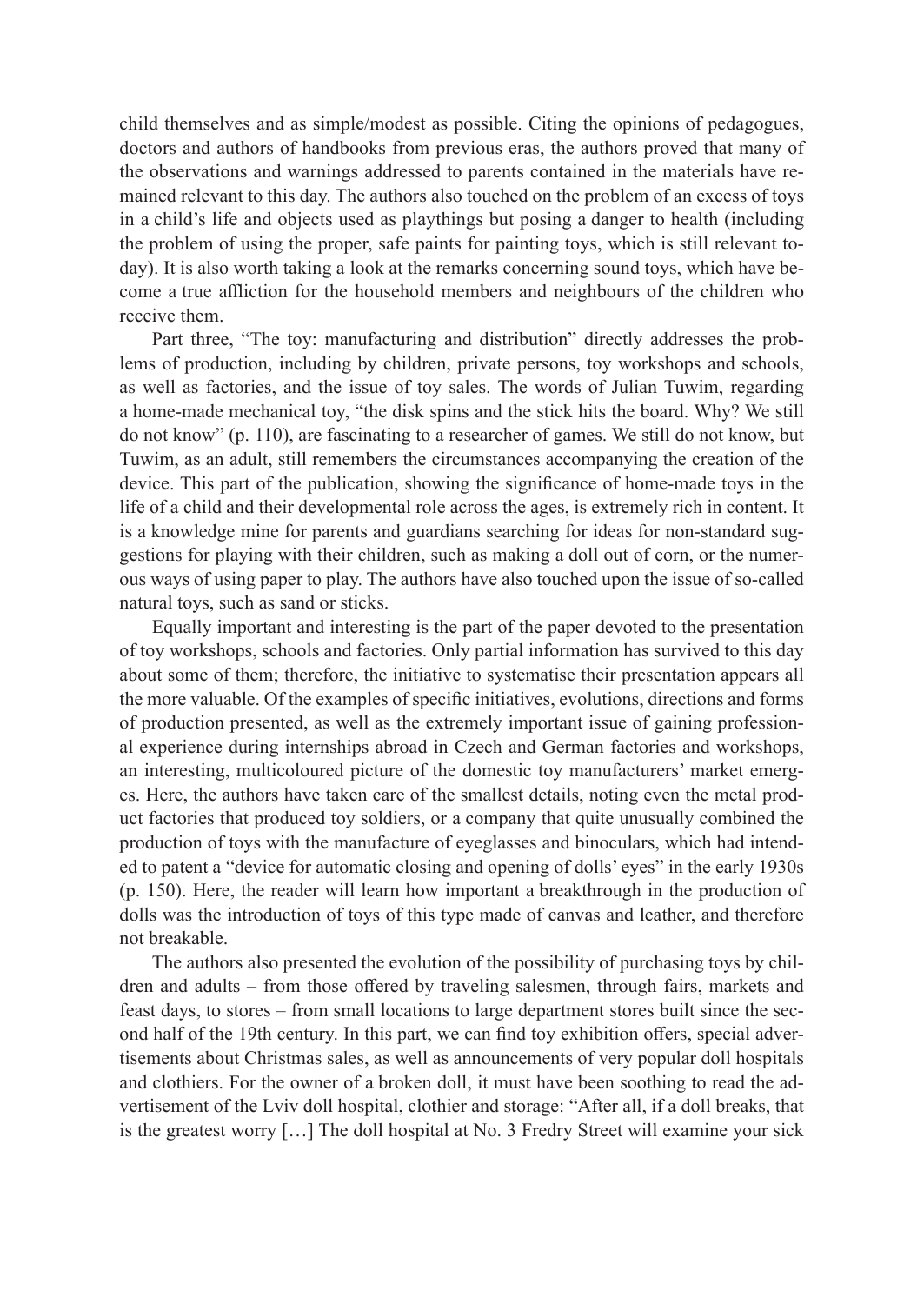doll" (p. 172). Of course, there is also the captivating description of the window display of Stanisław Wokulski's Warsaw shop, which we know from Bolesław Prus' *The Doll*.

Part four of the publication is a Lexicon of Toys. The authors have presented entries on such toys as spinning tops, weapons, dollhouses, animal figures, rattles, blocks, horses "for riding" – hobby, rocking and wheeled, doll kitchens and rooms, dolls, boats and ships, dioramas, sewing machines, kits and irons, steam machines, kitchen and room furniture and equipment, mechanical toys, miniature dishes and other kitchen appliances, tools and toys for playing in the sand, optical toys, puppets, paper toys, plus toys, vehicles – horsedrawn, automobiles, trains, religious toys, outfits and other parts of a doll's wardrobe, puppet theatres, pinwheels, doll carriages, toy wagons, toy instruments, toy soldiers.

The publication concludes with the appendix titled "("Maybe) They were toys, too? Accessories for dexterity and fitness games." It describes such accessories as the timeless jumping rope, ball, bowling pins, balls and croquet, but also those slightly forgotten, such as a shuttlecock ball, diabolo, playing hoops, as well as cup-and-ball.

The idea of creating the abovementioned Lexicon (which can also include the material contained in the Appendix) is an extremely important initiative that systematises and expands the existing knowledge about the history of particular toys – from the moment of their creation through individual stages of changes in their form, material from which they were made, or the ludic, developmental or pedagogical function. Most of the presented entries, due to their size and detail, could be separate articles on individual toys. Collected together in one place, they are an excellent compendium on this subject. There are also surprising elements, such as a set of toy liturgical utensils (p. 363) or the first celluloid film projectors (p. 336).

The book is complemented by a carefully compiled rich biography, an index of names and a summary in English. The bibliography includes, among others, toy catalogues and price lists, periodicals, (including *Ateneum*, *Biesiada Literacka*, *Biblioteka Warszawska*, *Bluszcz*, *Dobra Gospodyni*, *Dziecko*, *Głos Wielkopolanek*, *Kronika Rodzinna*, *Mały Światek*, *Moje pisemko*, *Tygodnik Mód i Powieści*), fiction, diaries, philosophical and pedagogical literature, as well as guidebooks, museum and collectors' catalogues, and a rich list of studies and netographic sources.

The content of the publication is well-illustrated and complemented by numerous photographs, drawings and illustrations presenting various children's toys. They present interesting excerpts from the exhibitions of individual toy museums, but also thematic exhibitions devoted to the subject organised in other museums (including in Leżajsk, Ciechanowiec, Legnica, Krosno, Koło, Katowice, Będzin, Białystok, Jastrzębie Zdrój, Gnieźno, Głogów and Ustroniu), posters advertising such events, as well as special occasion posters. The authors have also included reprints of toy advertisements printed in periodicals, as well as instructions on how to make them at home (using paper, yarn, potatoes, or even Christmas trees) or suggestions for games, illustrations, photos, price lists and inventories of individual toy manufactures (sometimes even production matrices), as well as closely related catalogues and advertisements. The views of toy shop interiors and window displays, also included in the work, are very impressive.